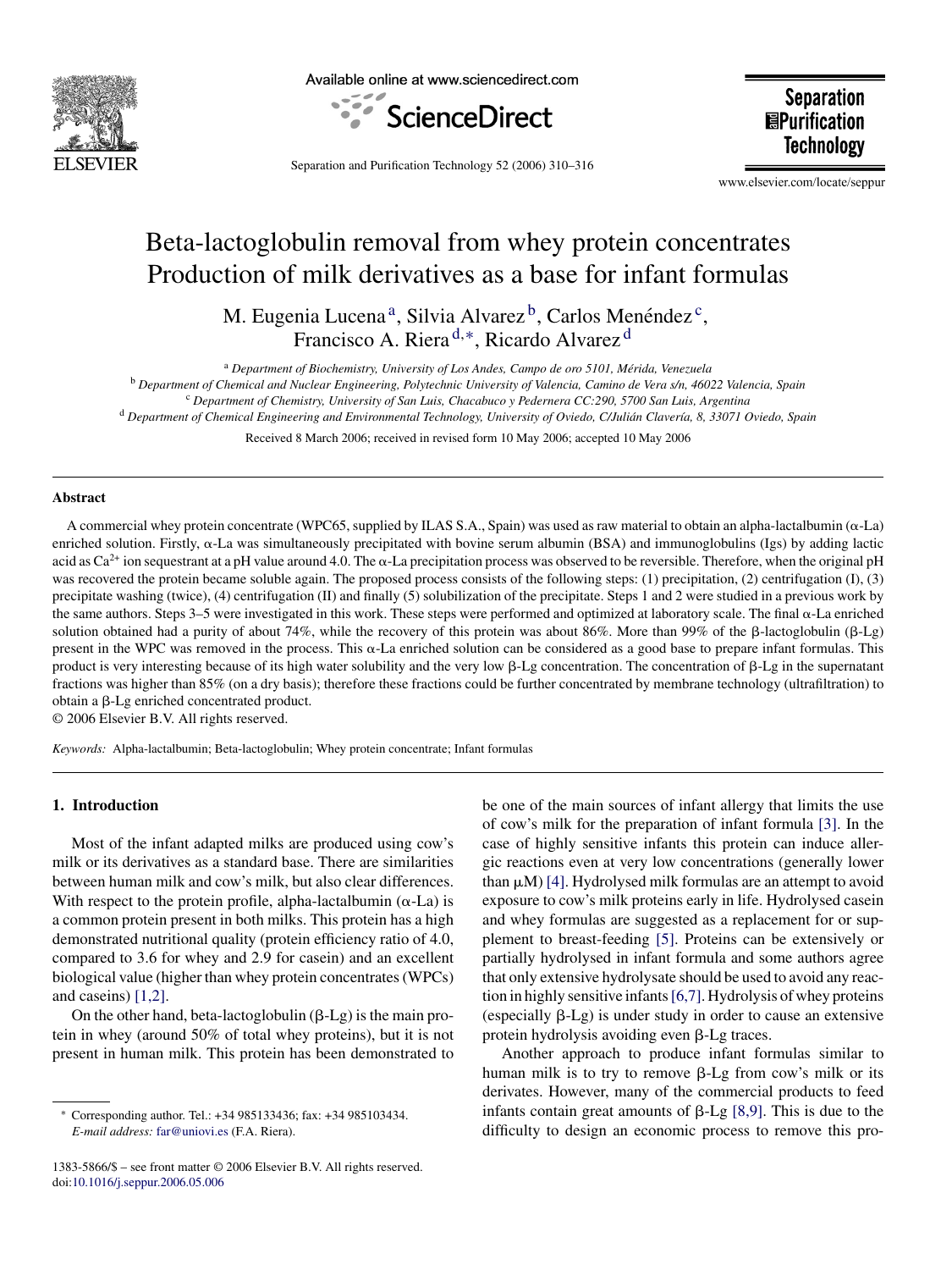tein from milk or whey, while maintaining the properties of the rest of proteins. Apart from the nutritional properties of these proteins, it is convenient to maintain their functional properties (especially the solubility if they are going to be incorporated into liquid products).

Whey protein concentrates are standard products obtained in whey processing plants. Their protein concentration (on a dry basis) ranges between 35% and 80% and they are widespread used as food ingredients. Whey protein isolates (WPIs) are protein concentrates with higher protein purity (higher than 85% on a dry basis) and they are usually used as ingredients to prepare high added value products (pure protein as source of peptides or specific food products—sports formulas, medical diets, etc.). Many products are obtained from whey (mainly sweet whey) nowadays, but whey companies try to find new markets for whey and WPCs. Infant formulas represent an interesting market that absorbs great amounts of WPCs. Many companies intend to produce adapted milks with characteristics and composition similar to those of human milk.

Different methods have been used to fractionate proteins or to remove  $\beta$ -Lg from fresh whey (mainly sweet whey) [\[10–12\].](#page-6-0) Important efforts have also been made to produce protein streams enriched in  $\alpha$ -La and other proteins (bovine serum albumin (BSA), immunoglobulins (Igs), etc.). The most advanced works can be found in the field of ion exchange and ion exchange chromatography [\[13\]. B](#page-6-0)y means of these techniques it is possible to obtain quite high purity proteins at pilot plant and laboratory scales. Ion exchange shows the classic problems associated to resin regeneration and water and chemicals consumption, but it can be considered as a good technique if there is not a competitive alternative.

Membrane processes are considered as clean techniques very useful to treat biological feeds. Due to recent developments in membrane science and technology, new membrane materials and designs as well as membranes with narrower pore size distribution can be found. These developments can have a significant impact on the utilisation of membranes to fractionate proteins if obtaining native state proteins is considered as a key objective [\[14,15\].](#page-6-0)

Ultrafiltration is the most appropriate membrane technique to fractionate the proteins present in whey. Nevertheless, in spite of the last advances, it is quite difficult to reach a good fractionation of the main whey proteins only by means of ultrafiltration. The molecular weights of the main proteins in whey  $(\alpha$ -La = 14,000 Da and  $\beta$ -Lg = 18,000 Da (monomer)) are too close to be efficiently separated. Their isoelectric points (IP) are also very similar ( $\alpha$ -La = 4.5–4.8 and  $\beta$ -Lg = 5.2). Therefore it is quite difficult to take advantage of the electrostatic interactions between the membrane and the proteins to improve the separation, at least at industrial scale [\[12,16–18\].](#page-6-0)

Selective precipitation of one or some of these proteins has been investigated by several authors. Some of these processes involve irreversible protein denaturation (due to extreme temperatures, strongly acidic media or combinations of both) or the addition of different chemicals that must be subsequently removed [\[19–21\].](#page-6-0) In those cases the proteins are not obtained in their native state and, although they maintain most of their nutritional interest, they show low solubility what limits their uses as food ingredients.

WPCs obtained by ultrafiltration (alone or combined with diafiltration) seem to be a good starting material to perform whey protein fractionation (or  $\beta$ -Lg removal). They can be partially desalted or treated to reduce the amount of lactose. Products with low phospholipids content can also be obtained by means of thermocalcic treatments.

In a previous work by the authors it was demonstrated that, by means of the combination of a moderately acidic medium (pH 4.0) and low  $Ca^{2+}$  concentration (by adding a  $Ca^{2+}$  sequestrant (lactic acid), or by removing part of the  $Ca^{2+}$  ion with different techniques), the reversible precipitation of  $\alpha$ -La was achieved [\[22\].](#page-6-0) The proposed process was based in previous research works where the reversible precipitation of  $\alpha$ -La takes place by the presence of an intermediate compound  $(apo-\alpha-La)$ [\[23–25\].](#page-6-0) Lactic acid, a common product from whey industries, was able to precipitate  $\alpha$ -La, BSA and Igs simultaneously, maintaining most of  $\beta$ -Lg in solution. The best starting material was WPC65, which was a WPC with 65% protein content on a dry basis. Temperature, pH,  $\alpha$ -La initial concentration and  $Ca^{2+}/$ lactic acid concentration ratio were optimized in that work. However, in spite of the fact that most of the  $\beta$ -Lg remains in solution (the supernatant obtained after centrifugation contains  $85\%$   $\beta$ -Lg on a dry basis), part of this protein was detected in the precipitate, reducing the purity of the  $\alpha$ -La fraction.

In this work, the steps that follow the precipitation of  $\alpha$ -La were investigated. First, the precipitate was rinsed to remove  $\beta$ -Lg and afterwards the solubilization of  $\alpha$ -La was studied. The aim of this work was to obtain a liquid stream enriched in native  $\alpha$ -La with low  $\beta$ -Lg concentration.

#### **2. Materials and methods**

Commercial WPC65 supplied by ILAS Reny Picot (Asturias, Spain) was used as raw material to perform the quantitative precipitation of  $\alpha$ -La. Its composition is shown in [Table 1.](#page-2-0) The WPC was centrifuged and maintained at 4 ◦C prior to be used. Jacketed glass vessels of 2L capacity and equipped with temperature control devices were used to carry out the precipitation steps. The operating conditions considered to perform the precipitation experiments were the following: a pH value of 4.0, temperature of  $55^{\circ}$ C, continuous stirring for 90 min, and lactic acid concentration of about 0.75 M. These operating conditions were selected from the results obtained in a previous work by the authors [\[22\].](#page-6-0) Afterwards the glass vessels content was centrifuged and then the precipitate was washed to remove as much as the adsorbed  $\beta$ -Lg as possible. The precipitate was first washed with NaCl solutions of different concentration and afterwards fresh water acidulated to pH 4.0 with HCl was used. Up to three successive washing steps were performed with each washing solution. Temperature was varied between 15 and 60 ◦C to study the effect of this variable on protein solubilization degree. After each washing step the product was centrifuged. Finally, the optimum conditions to solubilize the precipitate were investigated. As  $\alpha$ -La precipitation was demonstrated to be reversible,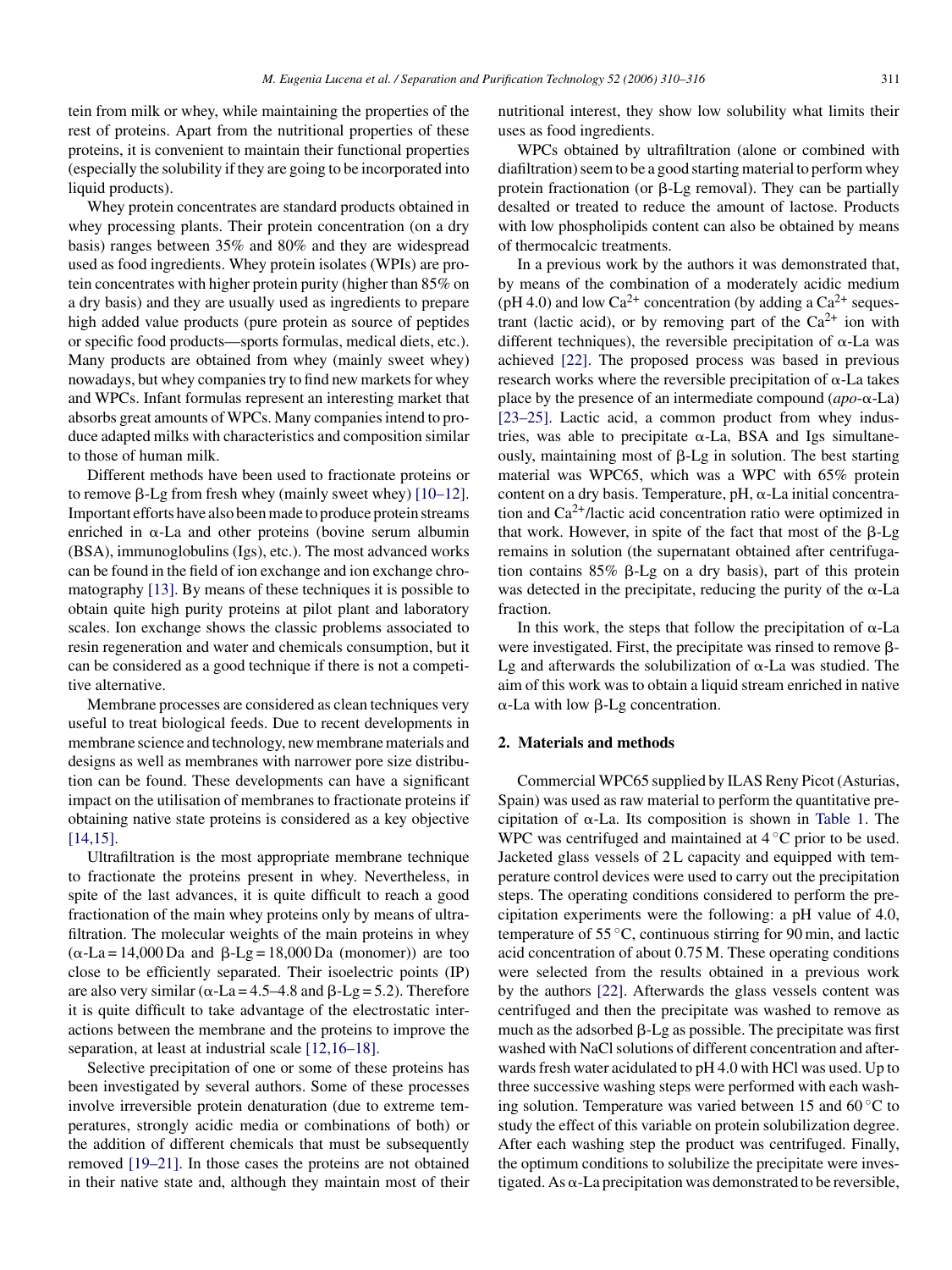<span id="page-2-0"></span>

| Table 1                                                               |
|-----------------------------------------------------------------------|
| Composition of the raw materials and the different fractions obtained |

|                                    | Sweet whey <sup>a</sup>  |                          | WPC65 |        | Precipitate |        | Washed precipitate |                          | $\alpha$ -La enriched fraction |                          |
|------------------------------------|--------------------------|--------------------------|-------|--------|-------------|--------|--------------------|--------------------------|--------------------------------|--------------------------|
|                                    | (g/L)                    | $(\%)$                   | (g/L) | $(\%)$ | (g/L)       | $(\%)$ | (g/L)              | $(\%)$                   | (g/L)                          | $(\%)$                   |
| Volume $(L)$                       |                          |                          | 2     |        | 0.8         | -      | 0.8                |                          | 1.6                            |                          |
| $\alpha$ -La (g/L, $\%^b$ )        | 0.7                      | 14.6                     | 12.0  | 13.6   | 29.1        | 27.0   | 28.6               | 55.4                     | 12.9                           | 74.2                     |
| $\beta$ -Lg (g/L, % <sup>b</sup> ) | 3.0                      | 62.5                     | 57.0  | 64.5   | 58.0        | 53.8   | 3.8                | 7.4                      | 0.95                           | 5.4                      |
| BSA $(g/L, \mathcal{C}^b)$         | 0.5                      | 10.4                     | 9.0   | 10.2   | 5.06        | 4.7    | 4.7                | 9.1                      | 0.74                           | 4.3                      |
| Igs $(g/L, \%^b)$                  | 0.6                      | 12.5                     | 10.3  | 11.7   | 15.6        | 14.5   | 14.6               | 28.3                     | 2.76                           | 15.9                     |
| Total protein $(g)$                | 4.8                      | $\overline{\phantom{0}}$ | 176.6 | -      | 86.2        |        | 41.3               | $\overline{\phantom{0}}$ | 27.8                           | $\overline{\phantom{0}}$ |
| $(\alpha$ -La/ $\beta$ -Lg) ratio  | 0.23                     | $\overline{\phantom{0}}$ | 0.21  | $-$    | 0.5         |        | 7.5                | $\overline{\phantom{a}}$ | 13.7                           |                          |
| $\alpha$ -La recovery (g, %)       | $\overline{\phantom{0}}$ |                          |       |        | 23.3        | 97.0   | 22.9               | 95.3                     | 20.6                           | 86.0                     |
| BSA recovery $(g, \%)$             | -                        |                          |       |        | 4.04        | 22.0   | 3.76               | 20.9                     | 1.18                           | 6.6                      |
| Igs recovery $(g, \%)$             |                          |                          |       |        | 12.48       | 60.6   | 11.7               | 56.7                     | 4.42                           | 21.4                     |

<sup>a</sup> Data included as reference.

<sup>b</sup> Percent on a dry basis.

an increase in the pH value and in  $Ca^{2+}$  ion concentration was expected to cause the solubilization of the precipitated  $\alpha$ -La [\[22\].](#page-6-0) To perform this step,  $CaCl<sub>2</sub>$  solutions of different concentration were used, while temperature was varied between 25 and 55 °C. The pH of the solutions was maintained at 7.5 by means of the addition of NaOH.

Each of the fractions obtained in the different steps of this work were analysed by means of high performance liquid chromatography (HPLC) and gel electrophoresis. These analyses were performed on the liquid fractions. The concentration and the amount of proteins in the precipitate fractions were calculated by mass balance, taking into account the amount of proteins in the feed and in the supernatant fraction. The results were expressed in terms of precipitation yield, which is the percentage of precipitated protein with respect to the initial amount of protein in the feed. By means of HPLC it was possible to measure the concentration of proteins in the liquid streams. Gel electrophoresis was used in this work as a qualitative technique to identify the proteins that are present in the liquid samples.

The concentration of whey proteins was determined according to the Resmini's method [\[26\]](#page-6-0) using a HP 1050 series HPLC chromatograph (Hewlett Packard, Agilent Technologies, Spain). It was equipped with a Zorbax reverse phase column (HPLC300 Stable bond C-18, Agilent Technologies, Spain) of  $4.6 \text{ ID} \times 150 \text{ mm}$  and  $5 \mu \text{m}$  particle size. The chromatograph was equipped with a UV detector, which was set to 210 nm. Peak area values were calculated using a highly sensitive ChemStation system (Agilent Technology, USA). It was even able to integrate very small peaks that were not visible.

Sodium dodecyl (lauryl) sulfate-polyacrylamide gel electrophoresis (SDS-PAGE) was also used to confirm the presence of proteins in the different samples. The analyses were performed according to the method proposed by Laemmli [\[27\].](#page-6-0) A Bio-Rad Mini Protean III Electrophoresis Cell (Bio-Rad Laboratories, USA) was used. It was connected to a Power Pac 300 electric supply. A constant voltage (200 V) was fixed during the whole analysis process (50 min).

#### **3. Results and discussion**

The complete process followed for the production of an  $\alpha$ -La enriched fraction is shown in [Fig. 1.](#page-3-0) In this figure, the experimental range studied for each variable is included. The optimum value selected is indicated between brackets. The first steps (centrifugation–precipitation–centrifugation) were performed and optimized in a previous work by the authors [\[22\].](#page-6-0) Washing, centrifugation and solubilization steps were investigated in this work. In the figure, the  $\alpha$ -La purity and recovery as well as the  $\alpha$ -La/ $\beta$ -Lg concentration ratio obtained in each step are indicated. The main objective of this work is the production of an  $\alpha$ -La enriched fraction with the highest amount of  $\alpha$ -La and the lowest amount of  $\beta$ -Lg. A high recovery of  $\alpha$ -La is desired as well. This figure will be commented throughout the text.

The precipitation of  $\alpha$ -La at a pH value of about 4.0 and in the presence of a  $Ca^{2+}$  sequestrant as lactic acid (0.75 M) is a temperature dependent process. As can be seen in [Fig. 2,](#page-3-0) the two main proteins present in WPC ( $\beta$ -Lg and  $\alpha$ -La) can be separated depending on the temperature value. At room temperature the separation is not possible, but when temperature increases  $\alpha$ -La precipitation yield increases much faster than  $\beta$ -Lg precipitation yield. At temperatures higher than  $50^{\circ}$ C, the precipitation yield of  $\alpha$ -La (together with BSA and Igs) is much higher than  $\beta$ -Lg precipitation yield, what makes possible their efficient separation. The precipitation of  $\alpha$ -La is almost quantitative at a temperature of 55 °C, meanwhile  $\beta$ -Lg co-precipitates to a much lower extent. Theoretically,  $\beta$ -Lg stability increases at low  $Ca^{2+}$  concentration [\[25\], h](#page-6-0)owever, in [Fig. 2](#page-3-0) a slight increase in the precipitation yield with temperature is observed. In a previous work  $[22]$  it was suggested that  $\beta$ -Lg can be adsorbed on the precipitate.

The precipitate obtained was separated from the supernatant by centrifugation. The next step was to try to remove the adsorbed  $\beta$ -Lg from the precipitate. According to several authors [\[28,29\],](#page-6-0)  $\beta$ -Lg does not become unstable by the lack of Ca<sup>2+</sup> ion, however it is present in the precipitate obtained. The washing of this precipitate demonstrated that this protein was in fact adsorbed on the precipitate. The presence of  $\beta$ -Lg in the pre-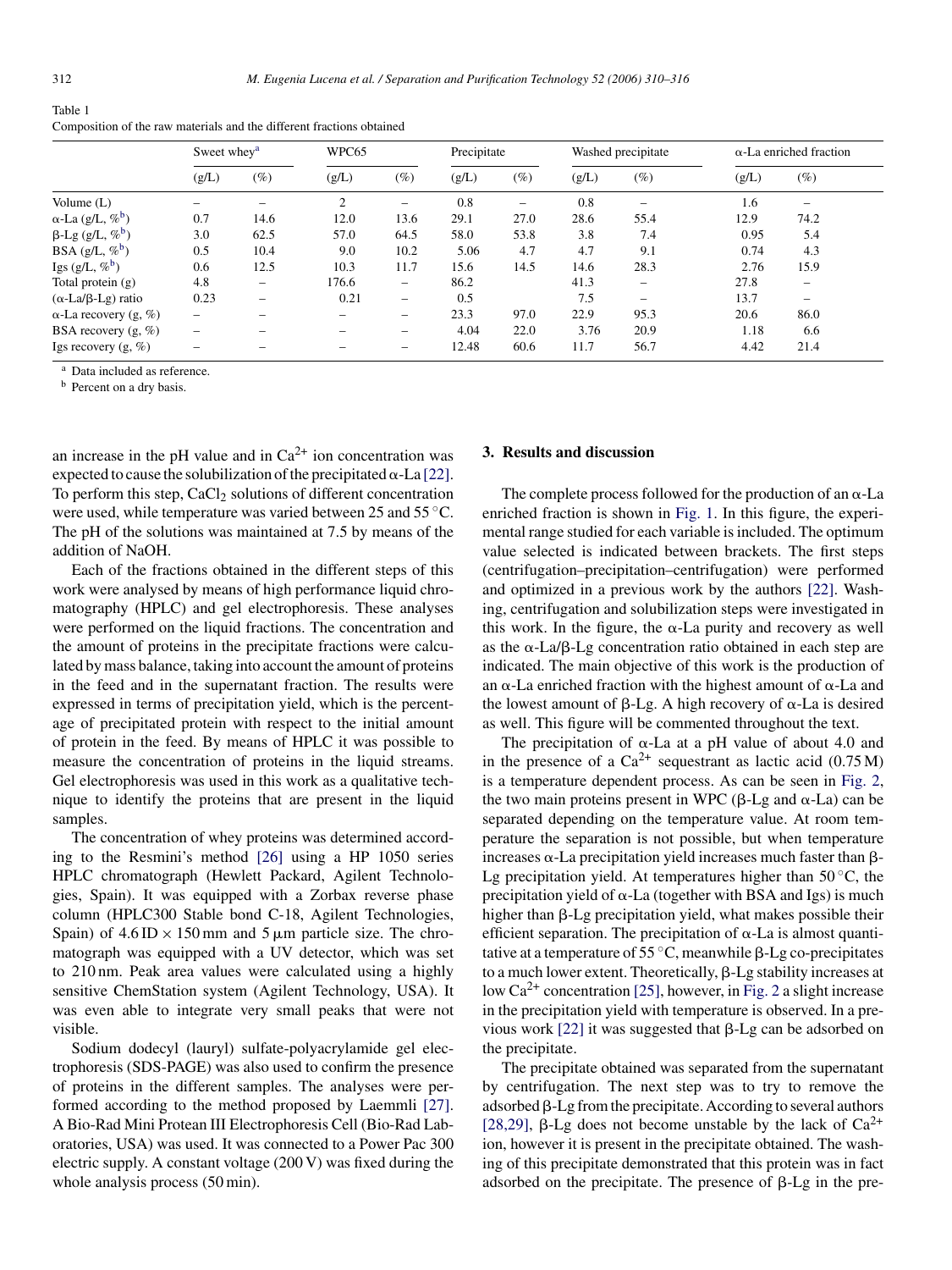<span id="page-3-0"></span>

Fig. 1. Flowsheet of the proposed process to obtain a liquid stream enriched in  $\alpha$ -La. The values between brackets represent the optimum value of the corresponding variable.

cipitate fraction was probably enhanced by the high protein concentration used in this work (WPC65 as starting feed), while it could be less significant if the initial protein concentration was lower. In order to remove as much of the  $\beta$ -Lg adsorbed on the precipitate as possible, some of the washing steps were carried out with NaCl solutions of different concentration, as they have been recommended in previous works [\[17\].](#page-6-0) Apparently, an increase in the ionic strength improved the recovery of  $\beta$ -Lg from the precipitate, but great amounts of other proteins (Igs and  $\alpha$ -La) were also dissolved. However BSA remained in the precipitate almost completely.

According to those experiments, washing with NaCl solutions is not recommended as  $\alpha$ -La is partially solubilized together with  $\beta$ -Lg, thus reducing the recovery of  $\alpha$ -La with respect to the initial amount of this protein. The results obtained are similar to those obtained by other authors [\[24,25\],](#page-6-0) however some discrepancies in the amount of  $\alpha$ -La and Igs lost in the supernatant phase can be found. Losses of  $\alpha$ -La and Igs are slightly higher in this work. The discrepancies can be explained as a result of the different starting material used to perform the experiments. In this work WPC65, with  $12 \text{ g/L}$  of  $\alpha$ -La, was used, while less concentrated WPCs or slightly concentrated sweet whey were used in the cited literature.



Fig. 2. Precipitation yield  $(Y\%)$  of  $\alpha$ -La and  $\beta$ -Lg *vs*. temperature. Operating conditions: pH 4.0; lactic acid concentration = 0.75 M.



Fig. 3. Influence of temperature on the solubilization degree of  $\beta$ -Lg (S) after three successive washing steps performed with acidulated fresh water at a pH value of 4.0.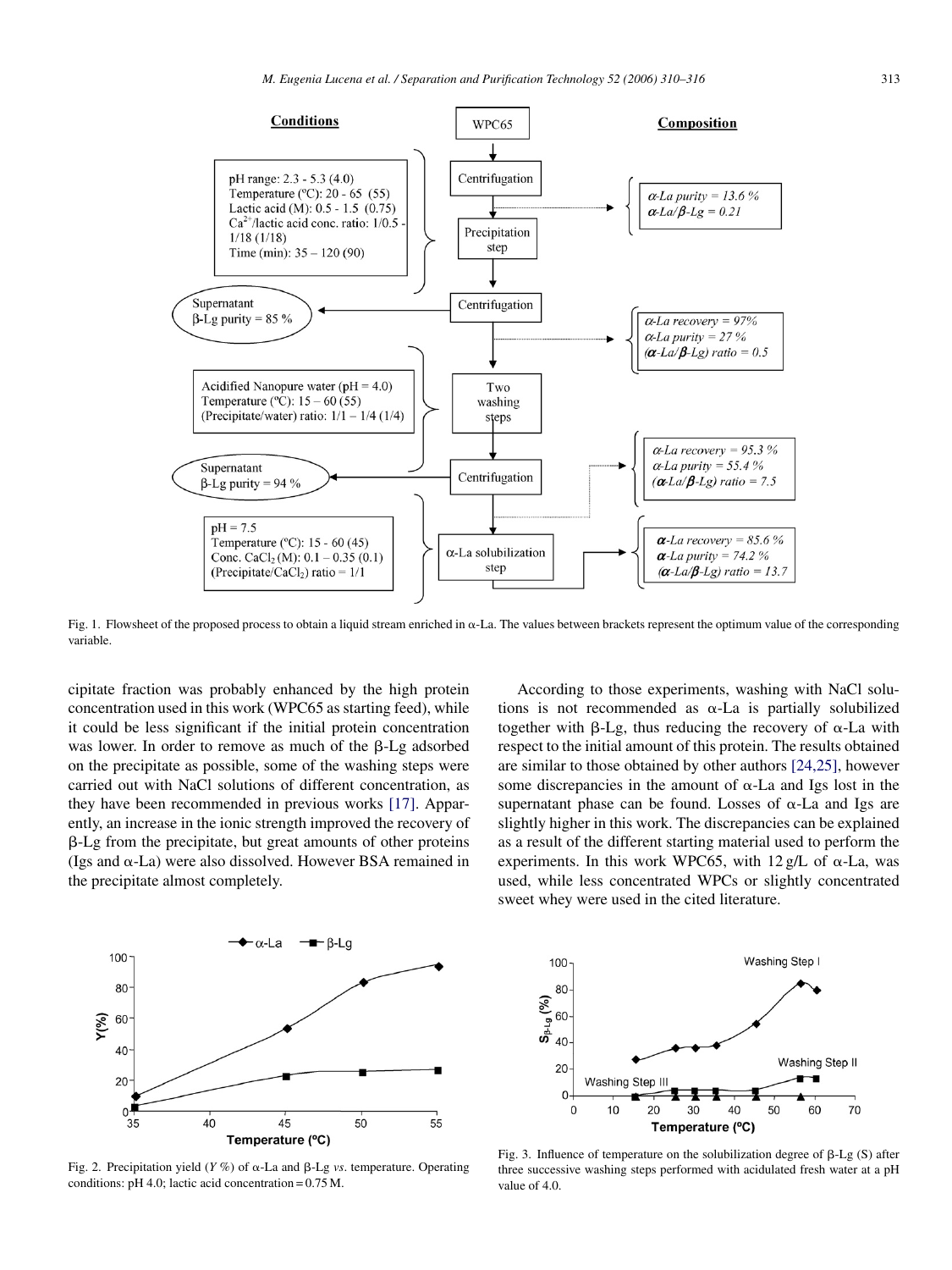[Fig. 3](#page-3-0) shows the recovery rate of  $\beta$ -Lg at different temperatures after three successive washing steps performed with acidulated fresh water (no NaCl added). The successive washing steps were carried out at temperatures between 15 and 60 °C. The pH value was maintained at 4.0 in order to minimise the solubilization of  $\alpha$ -La. The recovery of  $\beta$ -Lg was almost 100% after two washing steps at temperatures around 55 ◦C. The third washing step was not necessary as no  $\beta$ -Lg recovery was observed. At temperatures higher than  $55^{\circ}$ C the recovery of  $\beta$ -Lg in the supernatant fraction decreased.

In [Table 1](#page-2-0) the protein content of the different fractions obtained in each step is shown. Sweet whey has been included in the table only as a reference. It can be observed that  $\alpha$ -La/ $\beta$ -Lg concentration ratio is around 0.21–0.23 both in sweet whey and in WPC65. After the precipitation step this ratio increases up to 0.5 and to 7.5 after the washing step. The washing step is compulsory when high  $\alpha$ -La purity is the main objective. The retention of  $\beta$ -Lg in the precipitate is higher if it is obtained from a highly concentrated starting raw material, as in the case of WPC65.

The composition of the washed precipitated is shown in [Table 1](#page-2-0) as well. It can be observed that 55% of the proteins (on a dry basis) correspond to  $\alpha$ -La. This protein is now the dominant protein and together with the Igs fraction, both account for 80% of the total proteins. Additionally, more than 95% of the  $\alpha$ -La and about 90% of the Igs present in WPC65 were recovered in the precipitated fraction. This product can be very interesting by itself as a base to prepare infant formulas or to perform a subsequent protein hydrolysis to obtain valuable peptides.

Native proteins are characterised by their solubility in a wide pH range. Thus, they can be added to a number of different foods (acidic and alkaline drinks, baby foods, special sports formulas, etc.) in which the proteins must be soluble. On the other hand, many of the processes reported to obtain pure proteins from whey have the drawback of causing protein denaturation due to different reasons, such as thermal degradation, addition of nonfood-compatible chemicals, etc. [\[3\]. T](#page-6-0)he next set of experiments had the objective of investigating the conditions to solubilize the previously obtained precipitate.

The precipitate was submitted to a change in pH and in  $Ca^{2+}$ ion concentration in order to confirm the reversibility of the conversion of  $\alpha$ -La into *apo*- $\alpha$ -La, which was responsible for the precipitation of this protein in the first step of this process. Theoretically, if the original conditions are recovered,  $\alpha$ -La will become soluble again. In Fig. 4 the solubilization degree (S) of each protein in different conditions is shown. All the experiments were performed at a pH value of 7.5 and at a temperature of 55 °C. As can be seen,  $\alpha$ -La solubilization is very high in all cases. Therefore, it can be suggested that the protein recovers its native state in those conditions. However, when a mineral acid such as HCl was used, the precipitation of the protein was possible  $[22]$ , but the solubilization of  $\alpha$ -La afterwards was very poor. Increasing  $Ca^{2+}$  concentration (in the form of  $CaCl<sub>2</sub>$ ) had no significant effect in the solubilization of the proteins. BSA and Igs solubilization was only partial (around  $40\%$ ) and  $\beta$ -Lg did not show a clear trend, probably due to the analytical



Fig. 4. Influence of  $CaCl<sub>2</sub>$  concentration on protein solubilization degree (S). Operating conditions: pH 7.5; temperature =  $45^{\circ}$ C (( $\blacklozenge$ )  $\alpha$ -La; ( $\blacksquare$ )  $\beta$ -Lg; ( $\triangle$ )  $BSA$ ; ( $\bullet$ ) Igs).

difficulties when a very low amount of protein is present in the sample (less than  $0.8 \text{ g/L}$  in the precipitate).

However the influence of temperature on the solubilization degree of  $\alpha$ -La was significant as can be seen in Fig. 5. The optimum temperature to perform the solubilization was observed to be around 45 ◦C. Higher temperatures reduced the recovery of  $\alpha$ -La. As can be seen, a great amount of  $\alpha$ -La was recovered in the solution (higher than 90%).

After the solubilization step,  $\alpha$ -La purity increased, as can be observed in [Table 1](#page-2-0) and in [Fig. 1. T](#page-3-0)he final recovery of soluble --La was around 85% and a purity of 75% was achieved. The presence of  $\beta$ -Lg in the final product was very low (around 5%). The final  $(\alpha - La/B - Lg)$  concentration ratio was observed to be around 14, what means that the initial ratio was multiplied by a factor of 60.

In [Figs. 6 and 7](#page-5-0) HPLC and electrophoresis profiles of different samples obtained from each step are shown, respectively. In [Fig. 6](#page-5-0) (line I), the four proteins studied can be clearly observed in the protein profile of the original WPC65. Line II shows that  $\beta$ -Lg is the dominant protein in the supernatant (additionally the shape of the peak seems to suggest that this protein is in



Fig. 5. Influence of temperature on the solubilization degree  $(S)$  of  $\alpha$ -La when the precipitate was washed with a solution of  $0.1$  M CaCl<sub>2</sub> at a pH value of 7.5.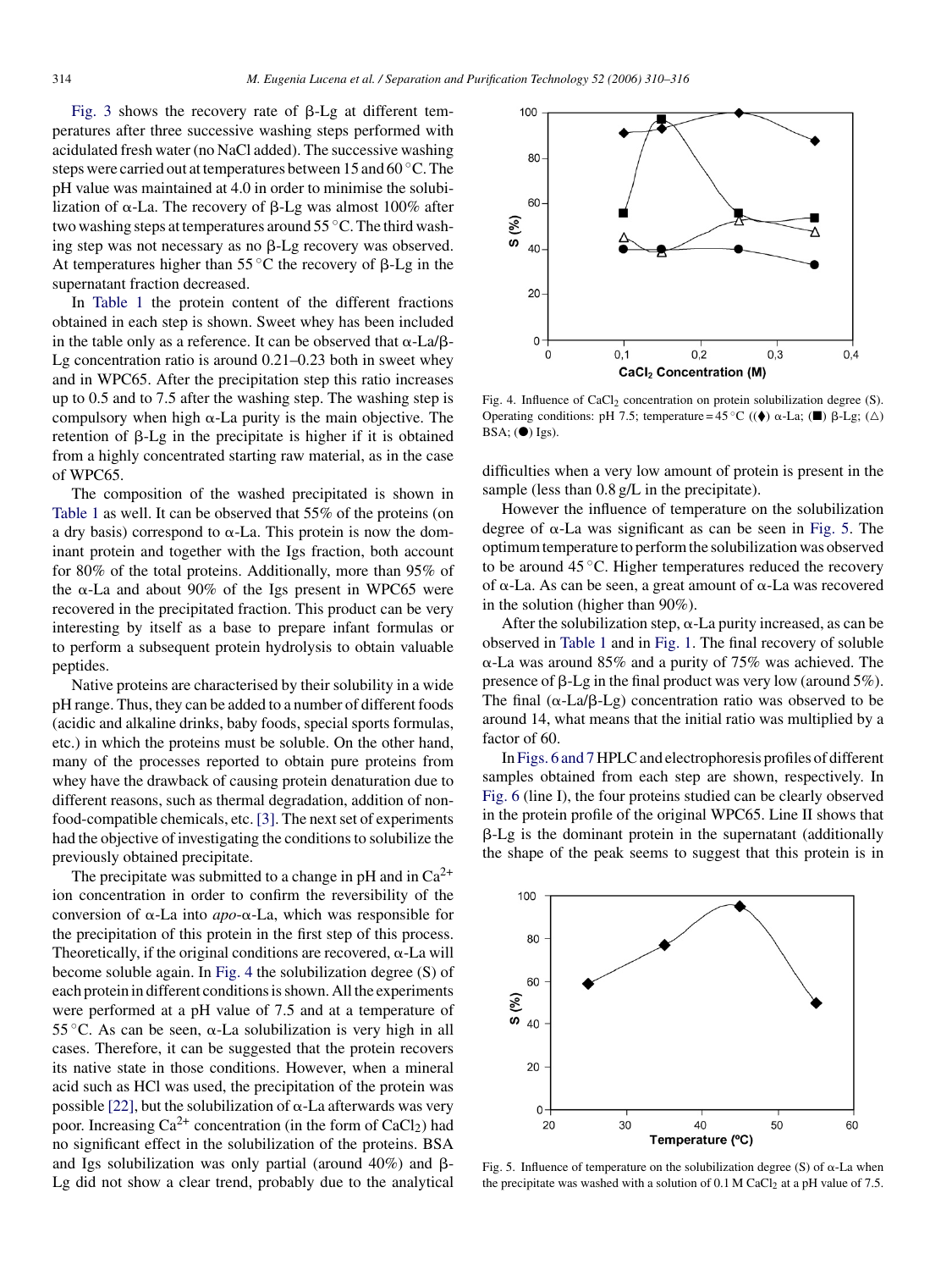<span id="page-5-0"></span>

Fig. 6. HPLC profile obtained after each process step. Line I: WPC65; line II: supernatant after precipitation + centrifugation; line III: supernatant after precipitate washing; line IV: precipitate solubilized in  $0.1$  M CaCl<sub>2</sub> (first washing) (chromatograms IV and V are five times less attenuated than the rest of the chromatograms in order to be able to see all the protein peaks); line V: precipitate solubilized in  $0.1$  M CaCl<sub>2</sub> (second washing) (chromatograms IV and V are five times less attenuated than the rest of the chromatograms in order to be able to see all the protein peaks).

its native state). When this line was analysed, a small amount of BSA was detected (in spite of the fact that the peak was not observed on the chromatogram). This point was confirmed from the electrophoresis pattern shown in Fig. 7 (line 3). It can be observed a band that corresponds to  $\beta$ -Lg and a very thin BSA band.

The HPLC and the electrophoretic analyses performed on the supernatant obtained after washing the precipitate are shown in Figs. 6 (line III) and 7 (line 4). Both techniques revealed that there was a great amount of  $\beta$ -Lg in this fraction. In the case of HPLC, a small peak indicated partial losses of Igs, which accounted for about 40% of losses with respect to the initial amount of Igs in WPC65. Lines IV and V in Fig. 6, and 5 and 6 in Fig. 7 show the protein profile of the final solution obtained,



Fig. 7. Gel electrophoresis of proteins from the samples obtained after each process step. Line 1: protein reference (molecular weight (Da) of the proteins used as reference: α-La: 14,000; β-lg: 18,000; BSA: 69,000; Igs: 150,000); line 2: WPC65 (1/100 dilution); line 3: supernatant after precipitation + centrifugation; line 4: supernatant after precipitate washing; line 5: precipitate solubilized in 0.1 M CaCl<sub>2</sub> (first washing) (lines 5 and 6 were obtained from samples five times less diluted in order to be able to see the bands); line 6: precipitate solubilized in  $0.1$  M CaCl<sub>2</sub> (second washing) (lines 5 and 6 were obtained from samples five times less diluted in order to be able to see the bands); line 7: WPC65 (1/200 dilution).



Fig. 8. Comparison among protein content in human milk, cow's milk, commercial adapted milks and in the  $\alpha$ -La enriched fraction obtained in this work.

which was enriched in  $\alpha$ -La. The major bands correspond to  $\alpha$ -La. A BSA band was also observed in line 5 (Fig. 7) and it was also detected in HPLC chromatograms. Lines 5 and 6 in Fig. 7 were obtained from samples that were less diluted in order to be able to see the bands. For the same reason, chromatograms IV and V in Fig. 6 were less attenuated thus being able to see the peaks. Therefore the size of the peaks and the intensity of the bands obtained from the corresponding samples are not comparable with those obtained from the rest of samples. The values of protein concentration shown in [Fig. 1](#page-3-0) and [Table 1](#page-2-0) were calculated taking into account the peak areas obtained from the chromatograms using samples with the same concentration and in the same conditions.

Finally, the  $\alpha$ -La enriched fraction had a purity of about 74%  $(\alpha$ -La recovery of about 86%). Other proteins present were Igs (16% purity and 21% recovery rate) and BSA (4.3% purity and 6.6% recovery rate). The protein that showed the lowest concentration was  $\beta$ -Lg (around 5%) and more than 99% of this protein was removed from the WPC65.

Fig. 8 compares protein concentration in human milk, cow's milk and commercial infant adapted milks with protein concentration in the  $\alpha$ -La enriched fraction obtained in this work. As can be seen in Fig. 8, human milk has great amounts of  $\alpha$ -La and caseins, but it does not have B-Lg. The ratio of casein to whey proteins is completely different in human and cow's milk. The amount of  $\beta$ -Lg in whey and WPC (compared to the rest of the proteins) is even higher than in cow's milk. When infant formulas are produced using cow's milk or whey as a base, most of the commercial products obtained contain  $\beta$ -Lg (see the protein composition of standard infant adapted milks and that of the commercial adapted milk Sandoz Natur<sup>®</sup> 1 in Fig. 8). The product obtained in this work at laboratory scale contains  $\alpha$ -La as the dominant protein. This protein has the same properties in cow's and human milk. The product contains also significant amounts of Igs, while  $\beta$ -Lg is present in a much lower extent.

## **4. Conclusions**

An  $\alpha$ -La enriched soluble fraction (74% purity) was obtained at laboratory scale using a commercial WPC as raw material (WPC65). The recovery of  $\alpha$ -La was around 86%. An interesting characteristic of this product is the very low amount of  $\beta$ -Lg (about 5% of total protein content). More than 99% of this protein was removed from the initial product (WPC65). In the precipitation step studied in a previous work by the authors, it